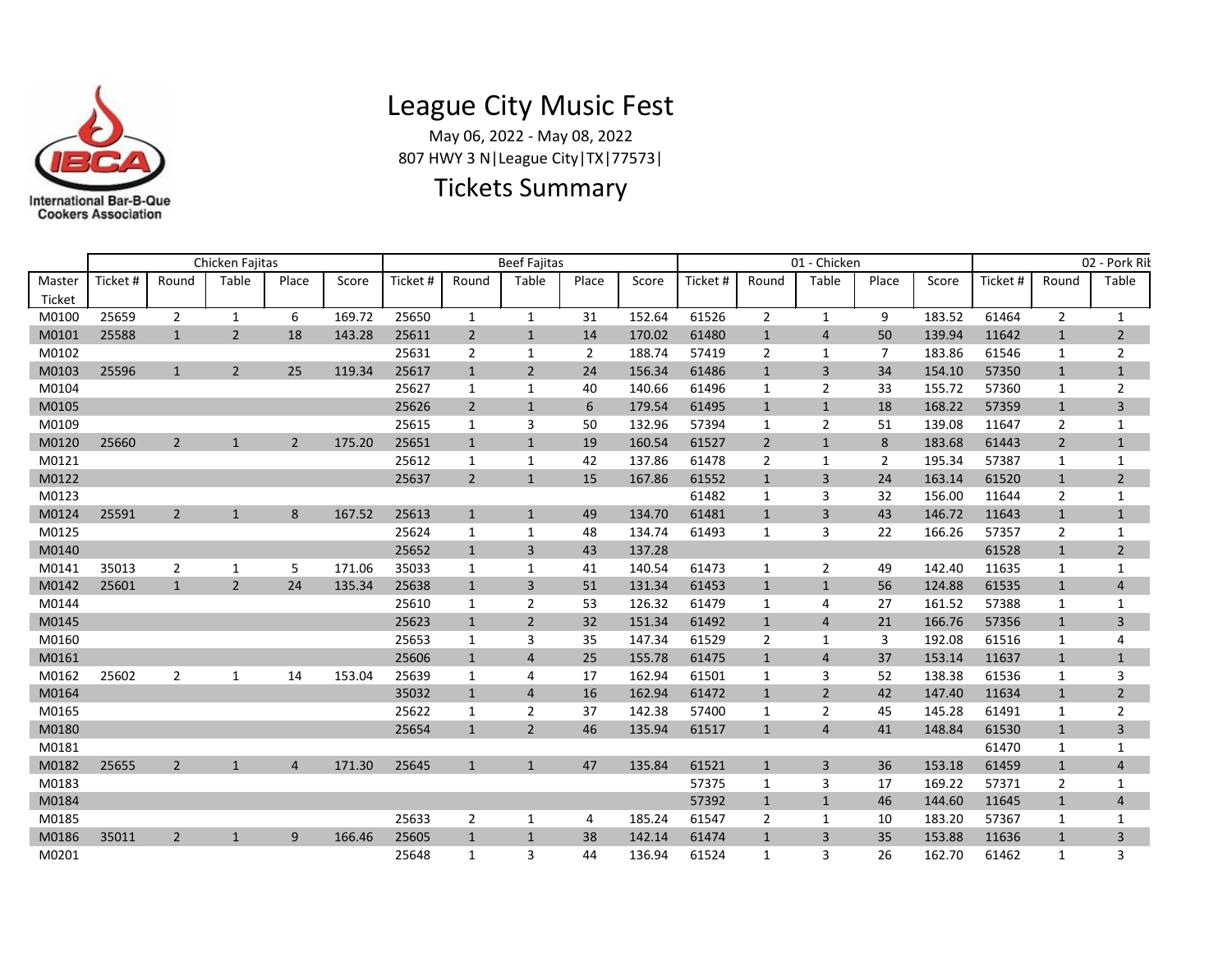|                 | Overall        |        | 03 - Brisket | C                       |                |          |        |                |
|-----------------|----------------|--------|--------------|-------------------------|----------------|----------|--------|----------------|
| Master          | Place<br>Score | Score  | Place        | Table                   | Round          | Ticket # | Score  | Place          |
| Ticket          |                |        |              |                         |                |          |        |                |
| 557.80<br>M0100 | $\mathbf{1}$   | 195.80 | 4            | $\mathbf{1}$            | $\overline{2}$ | 61513    | 178.48 | 10             |
| 447.52<br>M0101 | 47             | 159.88 | 30           | $\overline{2}$          | $\mathbf{1}$   | 57389    | 147.70 | 49             |
| 498.64<br>M0102 | 22             | 147.06 | 44           | $\mathbf{1}$            | $\mathbf{1}$   | 57366    | 167.72 | 16             |
| M0103<br>471.10 | 36             | 164.66 | 23           | 3                       | $\mathbf{1}$   | 57395    | 152.34 | 45             |
| 455.14<br>M0104 | 44             | 143.08 | 49           | 1                       | $\mathbf{1}$   | 57413    | 156.34 | 34             |
| 471.64<br>M0105 | 35             | 148.00 | 42           | 3                       | $\mathbf 1$    | 57412    | 155.42 | 35             |
| 472.08<br>M0109 | 34             | 152.94 | 37           | $\overline{2}$          | 1              | 61485    | 180.06 | 8              |
| 537.80<br>M0120 | $\overline{4}$ | 157.98 | 32           | $\mathbf{1}$            | $\mathbf 1$    | 61514    | 196.14 | $\mathbf{1}$   |
| 554.82<br>M0121 | $\overline{2}$ | 206.20 | 1            | 1                       | $\overline{2}$ | 11640    | 153.28 | 44             |
| 463.70<br>M0122 | 38             | 155.68 | 35           | $\overline{4}$          | $\mathbf 1$    | 61534    | 144.88 | 50             |
| 513.14<br>M0123 | 12             | 163.74 | 26           | 1                       | $\mathbf{1}$   | 57391    | 193.40 | $\overline{2}$ |
| 409.40<br>M0124 | 57             | 133.20 | 58           | $\mathbf{1}$            | $\mathbf{1}$   | 57390    | 129.48 | 57             |
| 487.02<br>M0125 | 26             | 142.08 | 52           | $\overline{2}$          | $\mathbf{1}$   | 57410    | 178.68 | 9              |
| M0140<br>317.32 | 58             | 159.42 | 31           | $\overline{\mathbf{4}}$ | $\mathbf 1$    | 61465    | 157.90 | 28             |
| 486.54<br>M0141 | 28             | 182.36 | 10           | 1                       | $\overline{2}$ | 57380    | 161.78 | 23             |
| 441.50<br>M0142 | 51             | 175.40 | 15           | $\mathbf{1}$            | $\mathbf 2$    | 61500    | 141.22 | 53             |
| 438.78<br>M0144 | 53             | 139.14 | 55           | 3                       | $\mathbf{1}$   | 11641    | 138.12 | 55             |
| M0145<br>474.08 | 33             | 146.46 | 45           | $\mathbf{1}$            | $\mathbf{1}$   | 57401    | 160.86 | 24             |
| M0160<br>511.08 | 15             | 167.34 | 19           | $\overline{2}$          | $\mathbf{1}$   | 61466    | 151.66 | 47             |
| 455.70<br>M0161 | 43             | 153.34 | 36           | $\overline{2}$          | $\mathbf 1$    | 57382    | 149.22 | 48             |
| 442.32<br>M0162 | 50             | 147.32 | 43           | 3                       | 1              | 61454    | 156.62 | 33             |
| 466.06<br>M0164 | 37             | 164.90 | 22           | 3                       | $\mathbf{1}$   | 57379    | 153.76 | 41             |
| 456.70<br>M0165 | 42             | 157.60 | 33           | 3                       | $\mathbf{1}$   | 57355    | 153.82 | 40             |
| 448.68<br>M0180 | 46             | 135.00 | 57           | 3                       | $\mathbf 1$    | 61467    | 164.84 | 20             |
| 282.34<br>M0181 | 59             | 138.40 | 56           | 1                       | $\mathbf 1$    | 57377    | 143.94 | 51             |
| M0182<br>454.98 | 45             | 148.32 | 41           | $\overline{2}$          | $\mathbf{1}$   | 61508    | 153.48 | 43             |
| 522.06<br>M0183 | 9              | 164.36 | 24           | 2                       | $\mathbf{1}$   | 57373    | 188.48 | 4              |
| 413.10<br>M0184 | 56             | 114.34 | 59           | $\mathbf{1}$            | $\mathbf{1}$   | 61483    | 154.16 | 38             |
| 486.60<br>M0185 | 27             | 143.40 | 48           | 4                       | $\mathbf{1}$   | 61063    | 160.00 | 26             |
| M0186<br>439.70 | 52             | 161.54 | 28           | $\overline{2}$          | $\mathbf 1$    | 57381    | 124.28 | 58             |
| M0201           | 29<br>481.76   | 152.60 | 38           | 4                       | 1              | 61511    | 166.46 | 17             |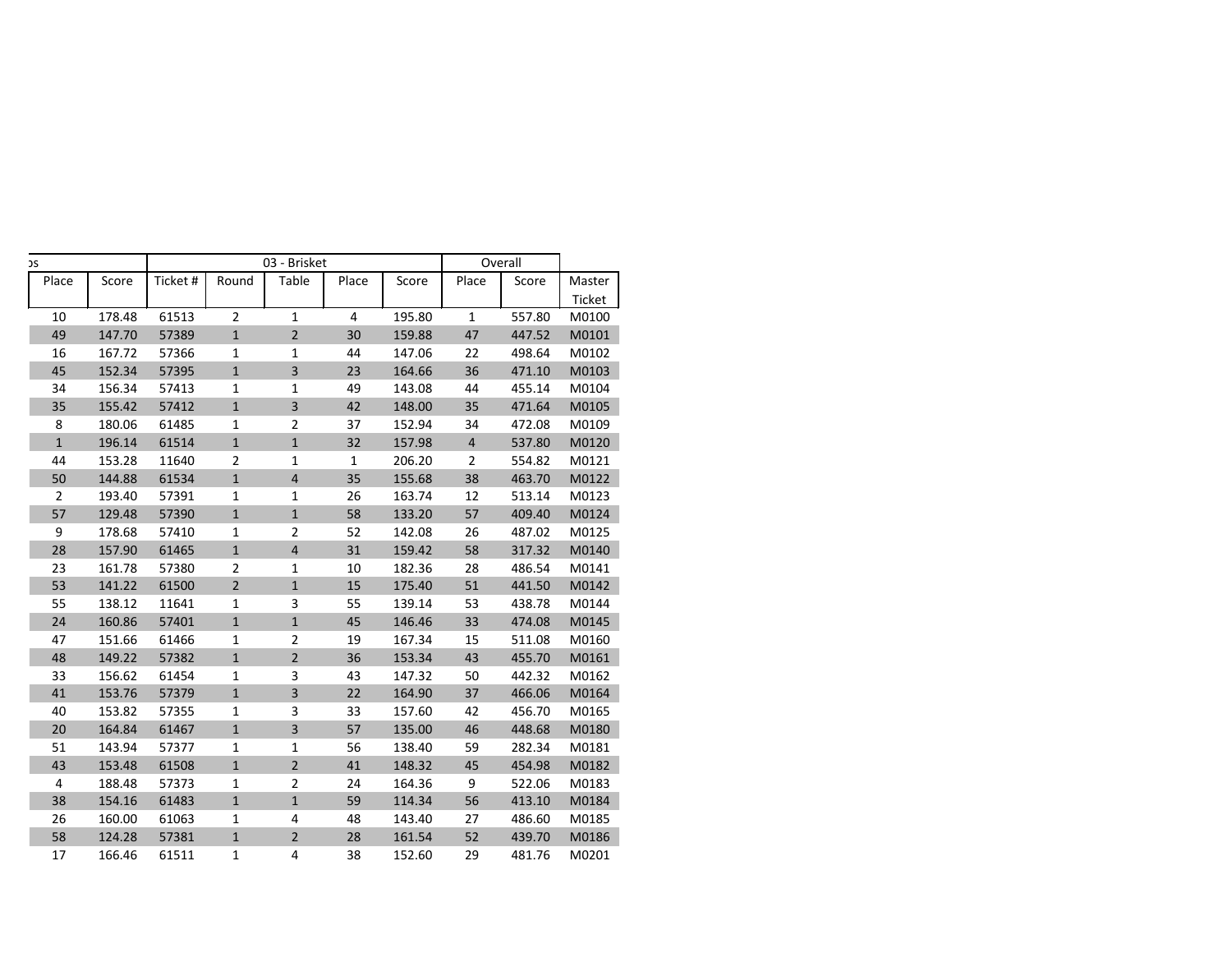

## League City Music Fest

May 06, 2022 - May 08, 2022 807 HWY 3 N|League City|TX|77573|

## Tickets Summary

|                  |          |                | Chicken Fajitas |       |        |         |                | <b>Beef Fajitas</b> |       |        |          | 01 - Chicken   |                |       |        |          | 02 - Pork Rik  |                |  |
|------------------|----------|----------------|-----------------|-------|--------|---------|----------------|---------------------|-------|--------|----------|----------------|----------------|-------|--------|----------|----------------|----------------|--|
| Master<br>Ticket | Ticket # | Round          | Table           | Place | Score  | Ticket# | Round          | Table               | Place | Score  | Ticket # | Round          | Table          | Place | Score  | Ticket # | Round          | Table          |  |
| M0203            | 25594    | $\mathbf{1}$   | $\mathbf{1}$    | 16    | 145.54 | 25630   | $\overline{2}$ | $\mathbf{1}$        | 13    | 171.96 | 61499    | $\overline{2}$ | $\mathbf{1}$   | 12    | 181.26 | 57363    | $\mathbf{1}$   | $\overline{2}$ |  |
| M0205            |          |                |                 |       |        | 25614   | 1              | 1                   | 33    | 150.54 | 61484    | 1              | 2              | 40    | 150.80 | 11646    | 1              | 2              |  |
| M0209            |          |                |                 |       |        |         |                |                     |       |        | 61545    | $\overline{2}$ | $\mathbf{1}$   | 11    | 183.08 | 57365    | $\overline{2}$ | $\mathbf{1}$   |  |
| M0221            | 25656    | 2              | 1               | 15    | 149.46 | 25646   | 1              | $\overline{2}$      | 30    | 152.66 | 61522    | 1              | 1              | 44    | 145.72 | 61460    | 1              | 4              |  |
| M0223            | 25597    | $\mathbf{1}$   | $\mathbf{1}$    | 20    | 141.56 | 25618   | $\mathbf{1}$   | $\mathbf{1}$        | 27    | 154.60 | 61487    | $\mathbf{1}$   | $\mathbf{1}$   | 54    | 135.90 | 57351    | $\mathbf{1}$   | $2^{\circ}$    |  |
| M0225            |          |                |                 |       |        | 25616   | 1              | 3                   | 23    | 156.38 |          |                |                |       |        |          |                |                |  |
| M0229            | 25595    | $\mathbf{1}$   | $\overline{2}$  | 17    | 144.98 | 25632   | $\overline{2}$ | 1                   | 12    | 172.28 | 61544    | $\mathbf{1}$   | $\overline{2}$ | 57    | 119.34 | 57364    | $\mathbf{1}$   | 4              |  |
| M0241            |          |                |                 |       |        | 25644   | 1              | 1                   | 26    | 155.42 | 61541    | $\overline{2}$ | 1              | 14    | 180.40 | 61542    | 1              | 4              |  |
| M0243            |          |                |                 |       |        | 25621   | 1              | $\overline{3}$      | 45    | 136.10 | 61490    | 1              | $\overline{3}$ | 20    | 168.00 | 57354    | $\mathbf{1}$   | $\mathbf{1}$   |  |
| M0245            | 25592    | 2              | $\mathbf{1}$    | 3     | 173.38 | 25619   | 2              | $\mathbf{1}$        | 8     | 178.44 | 61488    | 1              | $\overline{4}$ | 23    | 166.12 | 57397    | 2              | $\mathbf{1}$   |  |
| M0249            |          |                |                 |       |        | 25629   | $\mathbf{1}$   | $\mathbf{1}$        | 52    | 130.08 | 61498    | $\mathbf{1}$   | $\mathbf{1}$   | 31    | 157.14 | 57362    | $\overline{2}$ | $\mathbf{1}$   |  |
| M0261            |          |                |                 |       |        | 25643   | $\overline{2}$ | 1                   | 11    | 173.60 | 61540    | 1              | 1              | 38    | 152.00 | 61505    | 1              | 2              |  |
| M0262            |          |                |                 |       |        | 25634   | $\mathbf{1}$   | 3                   | 29    | 152.94 | 61548    | 1              | $\overline{2}$ | 55    | 131.42 | 57368    | $\mathbf{1}$   | $\mathbf{1}$   |  |
| M0263            |          |                |                 |       |        | 25625   | 1              | 2                   | 22    | 156.88 | 61494    | 1              | $\overline{2}$ | 53    | 136.56 | 57358    | $\overline{2}$ | $\mathbf{1}$   |  |
| M0265            | 25593    | $\overline{2}$ | 1               | 12    | 156.46 | 25620   | 1              | 3                   | 36    | 144.56 | 57353    | 1              | $\overline{4}$ | 30    | 159.68 | 61489    | 1              | 4              |  |
| M0267            | 35034    | $\overline{2}$ | 1               | 10    | 165.18 | 25607   | 1              | 1                   | 39    | 141.80 | 11638    | 2              | 1              | 4     | 191.94 | 61476    | 2              | 1              |  |
| M0269            |          |                |                 |       |        | 25628   | $\mathbf{1}$   | 2                   | 20    | 159.14 | 61497    | 1              | $\overline{2}$ | 29    | 160.00 | 57361    | $\mathbf{1}$   | $\overline{2}$ |  |
| M0280            | 25603    | 1              | 1               | 22    | 137.48 | 25640   | 1              | 4                   | 21    | 159.06 | 61502    | 1              | 2              | 39    | 151.10 | 61455    | 1              | 2              |  |
| M0281            | 25657    | $\mathbf{1}$   | $\mathbf{1}$    | 19    | 141.60 | 25647   | $\overline{2}$ | $\mathbf{1}$        | 10    | 177.80 | 61523    | $\mathbf{1}$   | $\mathbf{1}$   | 25    | 163.10 | 61510    | $\mathbf{1}$   | 3              |  |
| M0285            |          |                |                 |       |        |         |                |                     |       |        | 57403    | 1              | 2              | 48    | 142.68 | 57369    | 1              | $\mathbf{1}$   |  |
| M0300            | 25604    | $\mathbf{1}$   | $\overline{2}$  | 21    | 140.92 | 25641   | $\overline{2}$ | $\mathbf{1}$        | 9     | 177.98 | 61538    | $\mathbf{1}$   | 3              | 19    | 168.02 | 61503    | $\mathbf{1}$   | 4              |  |
| M0301            |          |                |                 |       |        | 25661   | 2              | 1                   | 3     | 185.62 | 61518    | 1              | $\overline{2}$ | 28    | 161.48 | 61468    | $\overline{2}$ | $\mathbf{1}$   |  |
| M0303            |          |                |                 |       |        |         |                |                     |       |        | 57386    | $\overline{2}$ | $\mathbf{1}$   | 13    | 181.00 | 61477    | $\mathbf{1}$   | 3              |  |
| M0305            | 25599    | 1              | 2               | 23    | 136.82 | 25635   | 1              | 3                   | 18    | 160.92 | 57370    | 1              | 1              | 47    | 144.18 | 61550    | 1              | 3              |  |
| M0320            | 35009    | $\overline{2}$ | $\mathbf{1}$    | 7     | 169.54 | 25642   | $\mathbf{1}$   | 3                   | 28    | 153.80 | 61539    | $\overline{2}$ | $\mathbf{1}$   | 15    | 176.34 | 61457    | $\overline{2}$ | $\mathbf{1}$   |  |
| M0321            | 25658    | 2              | 1               | 11    | 161.38 | 25649   | 2              | 1                   | 7     | 179.00 | 61525    | 2              | 1              | 1     | 196.78 | 61463    | 1              | $\mathbf{1}$   |  |
| M0322            |          |                |                 |       |        | 25608   | $\overline{2}$ | 1                   | 5     | 180.14 | 61507    | $\overline{2}$ | $\mathbf{1}$   | 5     | 187.80 | 57385    | $\overline{2}$ | $\mathbf{1}$   |  |
| M0323            | 35012    | 2              | 1               | 1     | 179.26 | 35031   | $\overline{2}$ | 1                   | 1     | 189.02 | 61471    | 1              | 1              | 16    | 169.60 | 11633    | 1              | 2              |  |
| M0325            | 25600    | $\overline{2}$ | $\mathbf{1}$    | 13    | 155.34 | 25636   | $\mathbf{1}$   | $\overline{2}$      | 34    | 148.62 | 61533    | $\overline{2}$ | $\mathbf{1}$   | 6     | 184.10 | 61551    | $\overline{2}$ | $\mathbf{1}$   |  |